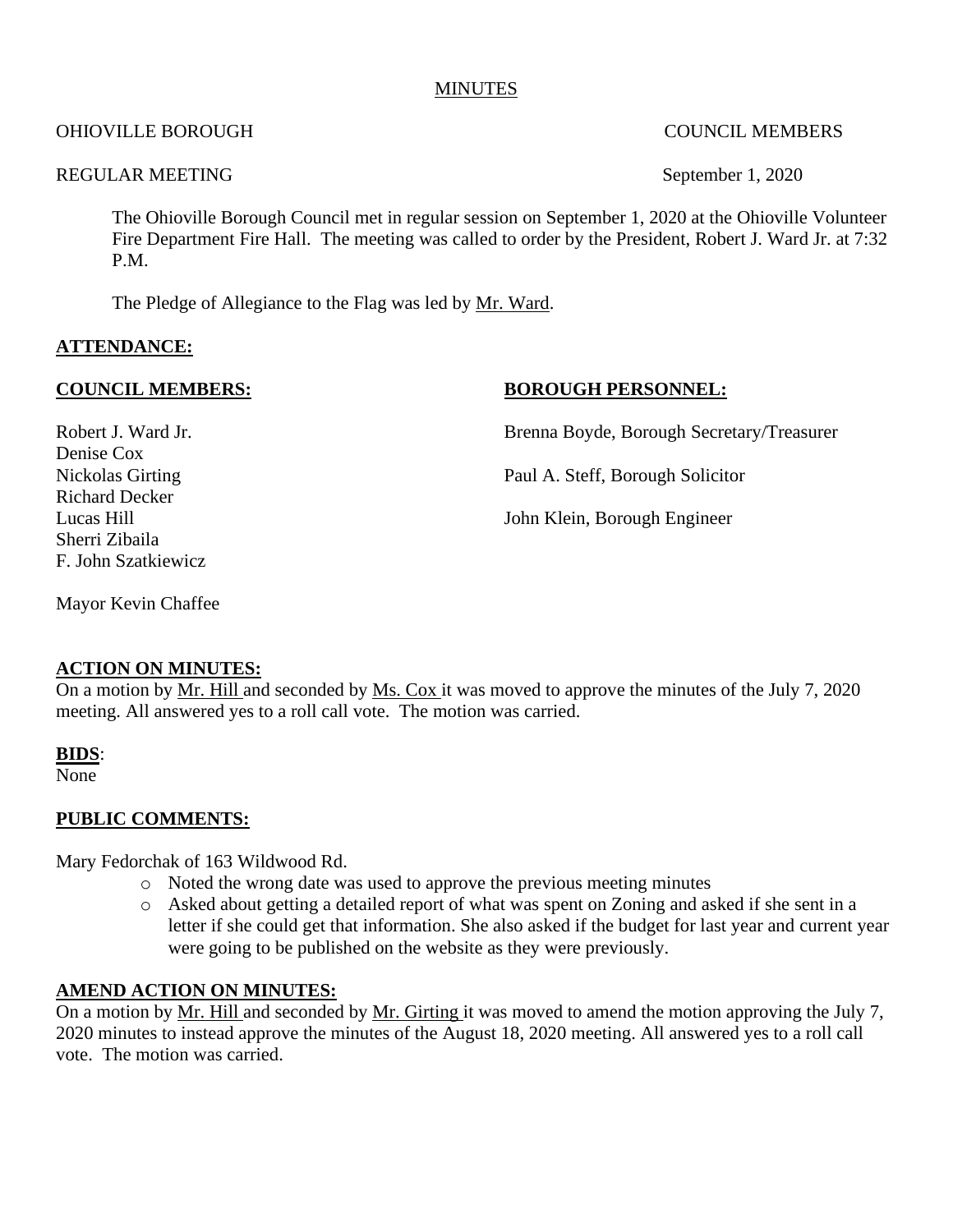#### **PUBLIC COMMENTS Cont'd:**

Mike Daniels of 480 Smiths Ferry Rd. asked the reason that the moment of silence had been removed from the beginning of Council meetings.

George Peters of 140 Westwood Dr. asked for Council to lower their masks when speaking so he can lip read due to his hearing disability.

# **COMMITTEE REPORTS:**

#### **PUBLIC WORKS COMMITTEE:**

Mr. Ward – Reported

- Started hauling anti-skid, shooting for 800 tons
- Fixed mowers
- Put new blades on the Ferris
- New Debris chains and gear head on boom mower
- Roadside mowing was completed throughout Borough
- Cleaned Fire Department for Council Meeting
- Mowed Fire Department, Cemeteries, Parks
- Removed trees from storms
- Serviced the loader
- Need new cutting edge on the bucket of the loader

# **MOTION TO PURCHASE LOADER BUCKET EDGE:**

On a motion by Mr. Hill and seconded by Mr. Girting it was moved to purchase a loader bucket edge in the amount of \$860.42. All answered yes to a roll call vote. The motion was carried.

# **MOTION TO PURCHASE BOOM MOWER REAR TIRES:**

On a motion by Mr. Girting and seconded by Ms. Cox it was moved to purchase rear tires for the boom mower in the amount of \$530.00. All answered yes to a roll call vote. The motion was carried.

• Mr. Ward reported that the Liquid Fuels amount received by the state is already anticipated to be \$15,000 less in 2021 than it was in 2020.

# **FINANCE / OFFICE COMMITTEE:**

Mr. Hill-

- Reported the amount of the Minimal Municipal Obligation for 2020/20201 is needed in the amount of \$48,100
- Reported that the Unemployment Rate for 2021 will not change from the current rate

# **MOTION TO APPROVE MINIMUM MUNICIPAL OBLIGATION FOR PENSION PLAN:**

On a motion by Mr. Hill and seconded by Ms. Cox it was moved to approve payment for the Minimum Municipal Obligation for the Pension Plan in the amount of \$48,100. All answered yes to a roll call vote. The motion was carried.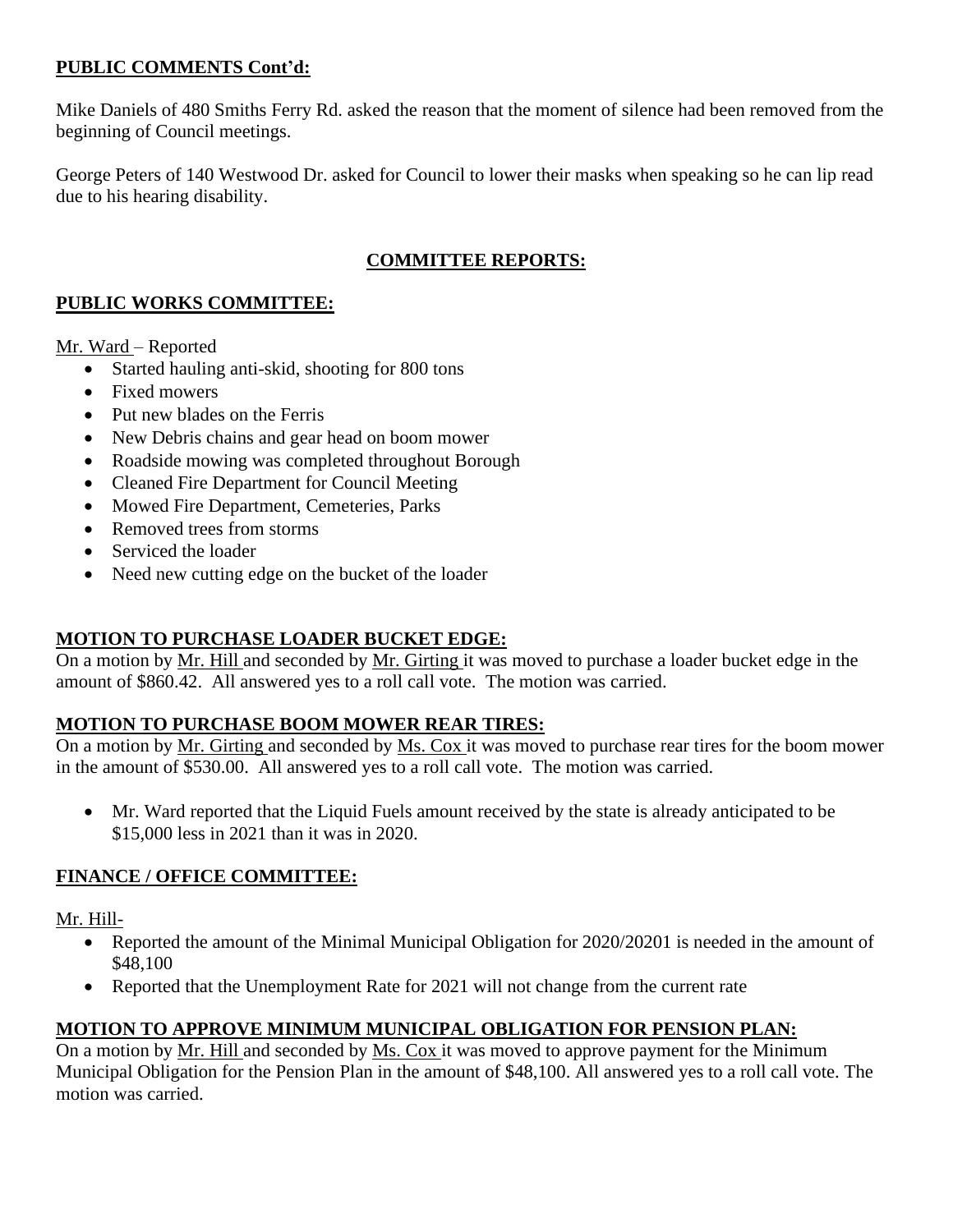# **LEGISLATIVE COMMITTEE:**

Mr. Szatkiewicz –

• No information to report

# **PUBLIC UTILITIES COMMITTEE:**

Mr. Szatkiewicz-

• Reported Gas Companies have told him to call back after the pandemic regarding extending gas service

#### **PUBLIC SAFETY COMMITTEE:**

Fire Committee – Ms. Cox –

Police Committee – Ms. Cox–

• Reported that the Police Department was going to make their second ammunition order earlier than normal due to backorder

#### **MOTION TO PURCHASE AMMUNITION FOR POLICE:**

On a motion by Ms. Cox and seconded by Mr. Hill, it was moved to purchase additional ammunition for the Police Department in an amount not to exceed \$1,200. All answered yes to a roll call vote. The motion was carried.

• Reported that a power surge destroyed the printer, the power board for the security cameras, and the router in the Police Station. Warranties have been used, and loaner equipment received until replacement totals are known for the equipment needed

# **RECREATION COMMITTEE:**

Mr. Szatkiewicz-

- Asked why two rental toilets were still at Lock 57
- Reported he received the feasibility study by HRG for the walking trail around the Ball Fields.
	- o Comments by other Council members were made regarding expense, bench placement, contouring of the land, base under the trail

# **REPORTS OF OFFICERS**:

Mayor Chaffee – No Report

Secretary – No Report

Treasurer – No Report

Planning Commission – Meeting will be held as scheduled on September 2, 2020 at 7:30 in the Borough Building

Emergency Coordinator – No Report

Borough Solicitor – No Report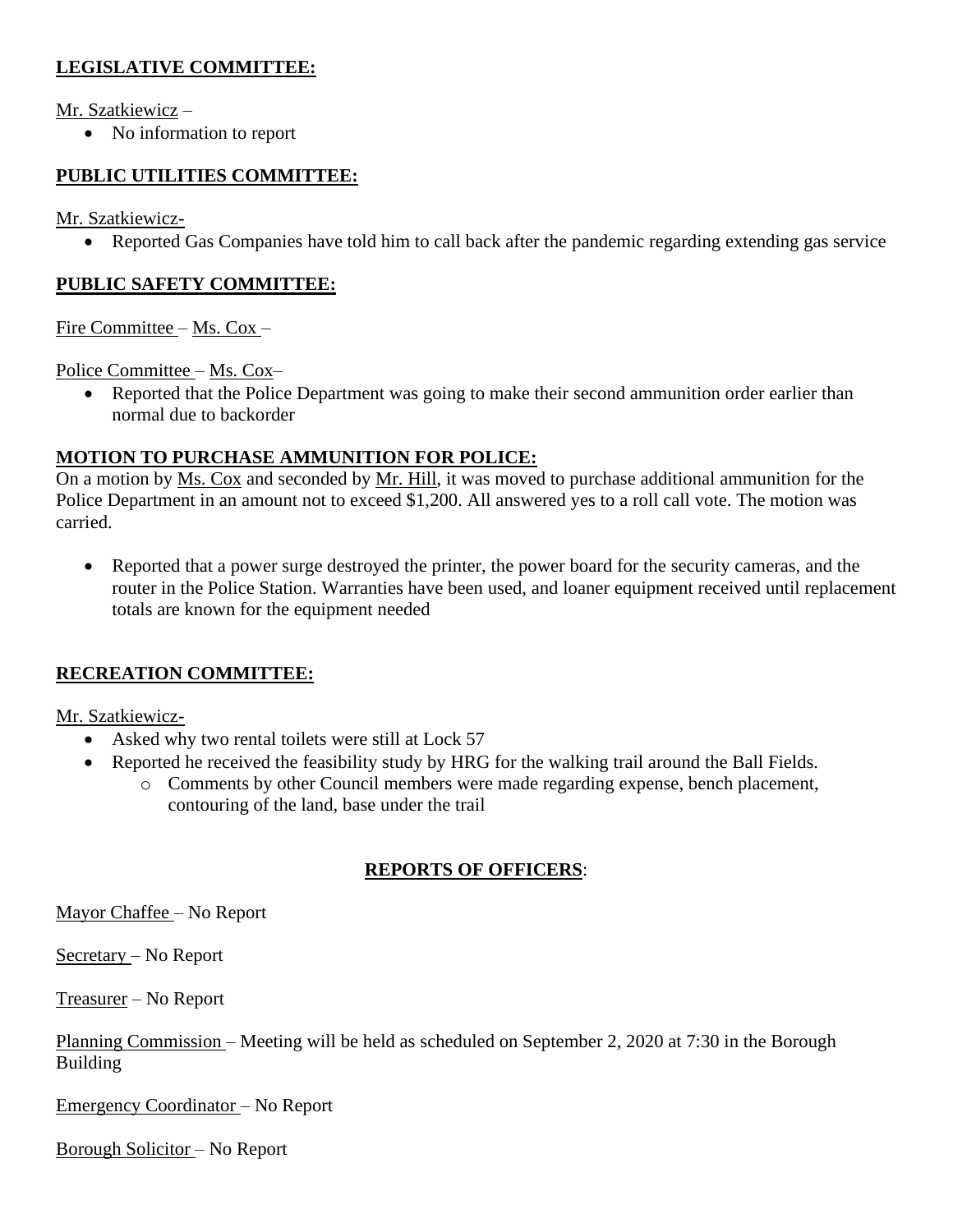Borough Engineer – Second reviews of two sub-divisions and initial review of the Rec Center at Seven Oaks

Sewage Enforcement Officer – No Report

Tax Collector – No Report

**ACTION ON BILLS**: Bill List #11 submitted for approval.

#### **MOTION TO APPROVE SUBMITTED BILL LIST #11:**

On a motion by Mr. Hill and seconded by Mr. Girting it was moved to approve Bill List #11. All answered yes to a roll call vote. The motion was carried.

**ORDINANCES OR RESOLUTIONS:** None at this time.

**APPROVAL OF PLANS:** None at this time.

**COMMUNICATIONS:** None at this time

**ACTION ON COMMUNICATIONS:** None at this time.

**AWARDING OF BIDS:** None at this time.

**NEW BUSINESS:** None at this time.

# **PUBLIC COMMENT:**

- Susan Liberatore of 234 Pleasantview Dr. asked for Council to speak into microphones closer so those outside listening can hear.
- George Peters of 140 Wildwood Dr. reported no one wants Zoning in the Borough and the fact that Council is still talking about it is contrary to their representation of community members
- Dominic D'Egidio of 6229 Tuscarawas Rd. asked who decides the designation of the land and expressed concern over not being able to have farm animals in the N-C district and inquired about extending A-R district to his property
- Michelle Milcik of 297 Lisbon Rd.
	- o Asked what good Zoning is for Borough residents
	- o Reported Zoning is infringing on rights and is concerned that Zoning is a slippery slope and it is becoming more restrictive
	- o Asked why Lisbon Rd is only nicely paved near Seven Oaks, but not further down the road
- Pam Smith of 340 Ridgemont Dr.
	- o Reported community does not want Zoning at all, they are not interested in having questions answered and changes made
	- o Reported she wants Council to answer questions not HRG
	- o Reported she does not have the ability to sell her house to a business because she does not live in the N-C district
	- o Reported that Council does not want to have an open discussion with the Community members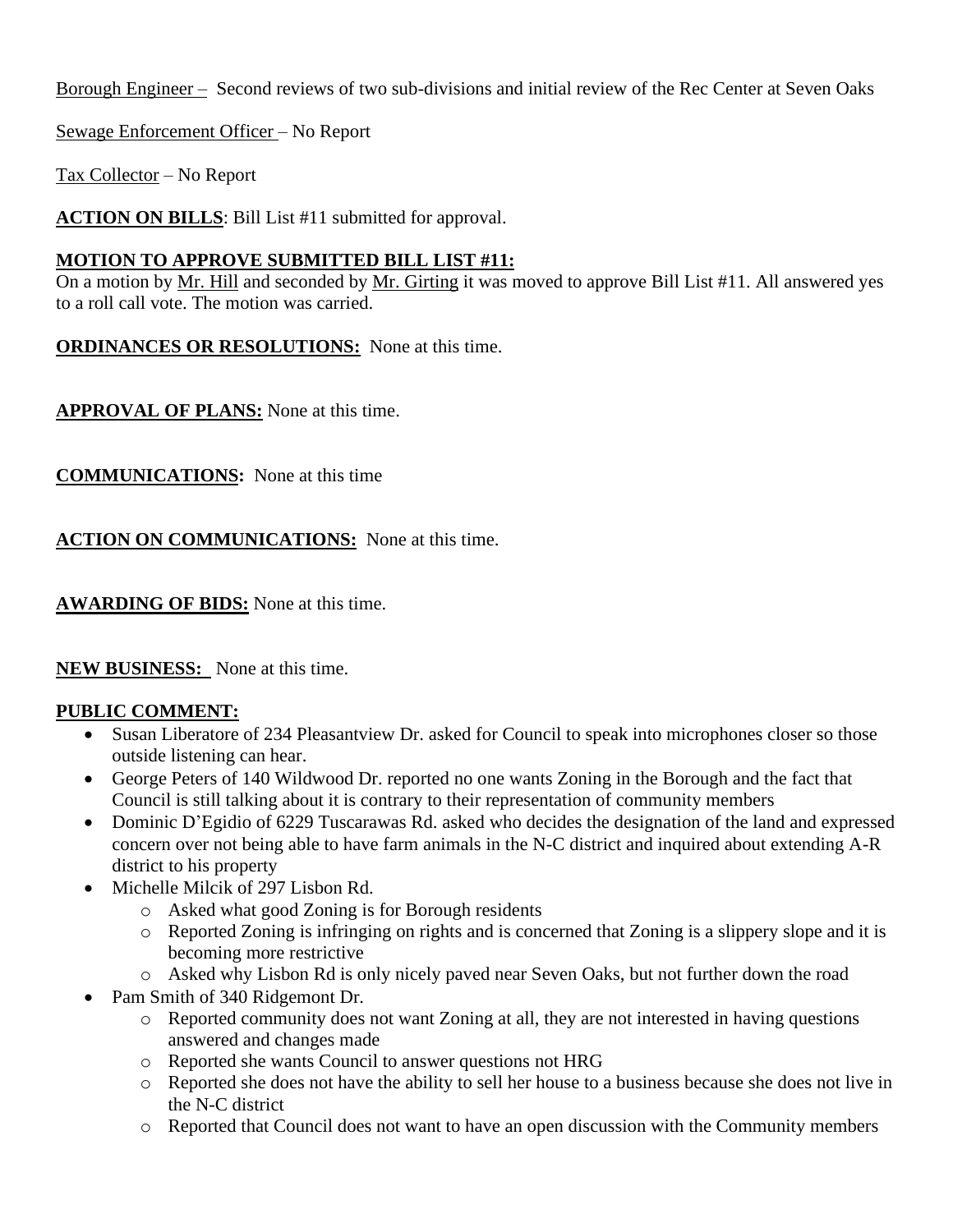- Christine Renda 357 Fairview Rd.
	- o Reported you cannot restrict Rehabs into the Borough it is discriminatory
	- o Reported she does not need to be told what to do with the properties she owns and pays taxes on
	- o Reported she did submit questions to the Borough and they were answered, but they were answered in a circular manner
	- o States that studies show Zoning leads to classism
- Florence Chaffee of 521 Lisbon Rd. states she does not want her rights as an American taken away by Zoning. Reports that she wants her property changed to be within the Agricultural District.
- Bob Hanshaw of 455 Ridgemont Dr. states there must be an agenda, the community does not want Zoning, asked what the benefit was for the Borough and where does the desire for Zoning originate
- Mike Daniels 480 Smiths Ferry Rd.
	- o Reported that advising the community to have waited for the Public Hearing to formulate opinions or start petitions was wrong
	- o Stated that it is hard for individuals to stand up and speak, so to question why someone didn't speak up sooner is unprofessional
	- o Reported that the Zoning Ordinance should have been put on the internet and by not doing that, the Borough has actually encouraged the community to be more informed
	- $\circ$  Asked Council to consider what Ohioville would look like now if Zoning had past in the late 1970s.
	- o Asked that Council not let their egos get in the way when a decision is made on Zoning
- Jean Nolan of 112 Westwood Dr.
	- o Asked if Mr. Ward was willing to look at the petitions
	- o Asked what else happened prior to Rehab Center to make Council focus so much on Zoning
	- o Asked for a motion to eliminate Zoning
- Randy Bussard of 102 Brookvue Dr.
	- o Asked how many complaints have come in over the years that would support Zoning
	- o Asked how Council will hold a Public Hearing with 1200 people
	- o Asked Council to postpone the Public Hearing until after the pandemic
	- o Stated he wished Council would have come to some of the petition signings
- Stacey Beckman of 6357 Tuscarawas Rd.
	- o Stated that no one that has signed a petition has come forward asking to have their name removed from the petition list
	- o Stated that a home-based business is permitted in the Zoning Ordinance, but the property owner must have a minimum of one acre and reports that N-C is the only location where she can expand her home-based business
- Mary Fedorchak of 163 Wildwood Rd.
	- o Suggested that the Borough put the Zoning Ordinance on the website with a watermark of DRAFT to avoid confusion over versions of the ordinance
	- o Asked why Council wants to control what property owners are doing
	- o Reported that she does not want Zoning because it gives neighbors control over one another
	- o Stated that Ohioville wants no Zoning
- Jean Nolan of 112 Westwood Dr. asked if she presents petition signatures to council, are any of the members of Council going to unofficially visit those community members and bother them
- Liz McCreight of 264 Salem Church Rd. wanted to know what Council is going to do once they see the petition signatures
- George Kadilak 303 Salem Church Rd.
	- o Asked why the Public Hearing was moved from the Auditorium to the Fire Hall
	- o Asked why the Public Hearing cannot be relocated to a venue where the public can express their opinions face to face
	- o Asked what the rush is on voting and if there is a deadline that must be met